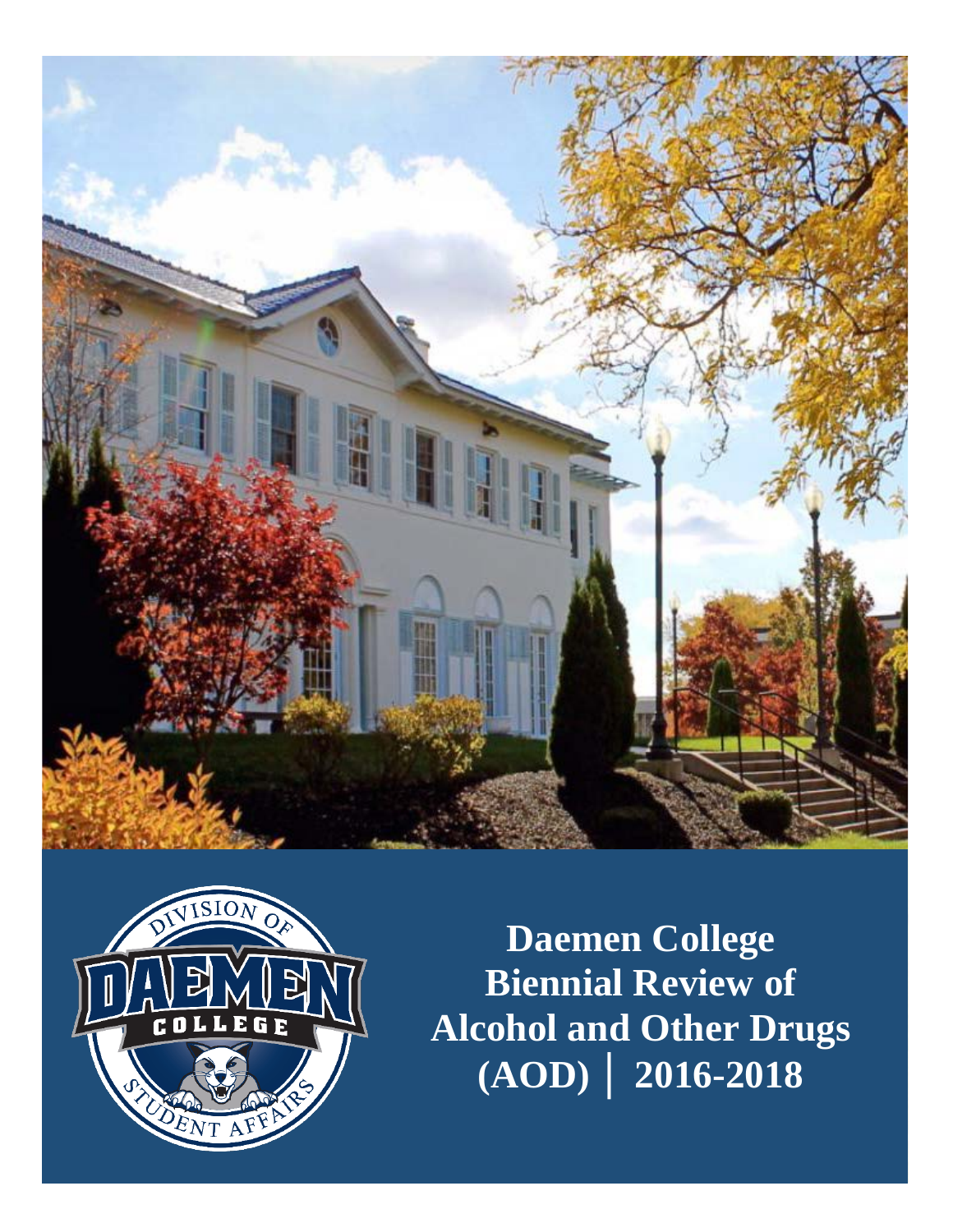# **Daemen College Biennial Review of Alcohol and Other Drugs (AOD) on Campus Academic Years: 2016-2017 and 2017-2018**

#### **Purpose**

In accordance with requirements set forth by the U.S. Department of Education Regulations implementing the Drug-Free Schools and Communities Act Amendments of 1989, the Daemen College Division of Student Affairs, under the direction of Daemen College's Vice President for Student Affairs & Strategic Initiatives, is responsible for preparing and distributing the Biennial Review of Alcohol and Other Drugs (AOD) report. This report is a review of current efforts including policy and regulations to prevent the illegal use of AOD for the 2016-2018 academic years. The following departments contributed to this report: Health & Insurance Services, Counseling Services, Residence Life, Campus Safety, Athletics and the Office of Employee Engagement. Furthermore, this report is broken up into Part 1: Students and Part 2: Employees.

## **Part 1: Daemen College Students, AOD Review**

### **Daemen College Student AOD Policy Statement**

To ensure the safety and wellbeing of students at Daemen College, the institution upholds the Daemen College Drug and Alcohol Abuse Prevention Policy. It reads, "Daemen College endeavors to establish for its students, faculty and staff an environment in which the misuse of alcohol and drugs is minimized, which encourages moderation, safety and personal accountability, and which provides an atmosphere free of coercion and peer pressure to abuse alcohol or use illegal drugs. The College strongly believes and encourages the use of treatment and educational programs as the most effective means to reduce and prevent substance abuse of any kind. All members of the Daemen community should exercise sound judgment and be mindful of their personal health, safety and well-being, as well as that of their friends and guests, by observing all laws regulating drug and alcohol and the College rules expressed in this Policy and elsewhere in this Handbook."

## **General Campus Policies**

*Alcohol.* Daemen College allows students who comply with the New York State minimum drinking age of 21 years of age to consume alcohol as a privilege, but not as a right, and within specified guidelines and limitations, at certain College events, as determined by the Director of Student Activities. These events are generally limited to those where a significant number of students over the age of 21 are anticipated to attend. The College expects that students who choose to consume alcohol will do so responsibly. Individuals or groups who conduct themselves in a disorderly manner, destroy property, or infringe upon the rights of others are accountable for their behavior and will be subject to campus disciplinary action and/or appropriate civil or criminal actions. In other words, drunkenness is a problem, not an excuse for one. These policies and regulations apply to all members of the College community and their invited guests. A full list of regulations can be found in the Appendix, Part I.

*Drugs.* Members of the College community who violate these policies will be subject to discipline via the Student Code of Conduct. Taking into account the circumstances of each

Daemen College Biennial Review, 2016-2018 │Page 2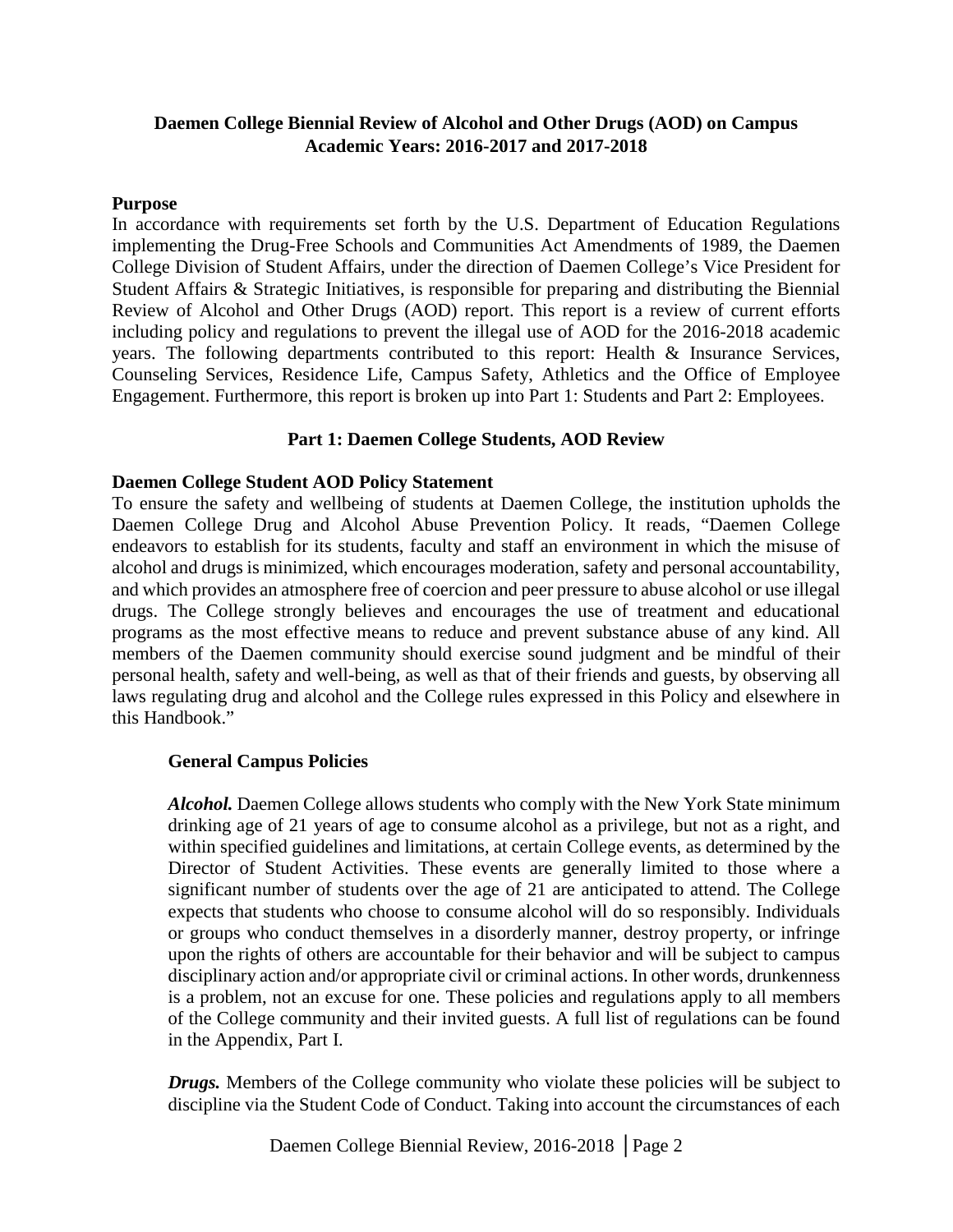case, sanctions for students may range from warnings to expulsion from the College, and sanctions for faculty and staff members may range from warnings to termination. At the discretion of the College, as an alternative to, or in addition to any disciplinary action taken, students or employees may be required to participate in and to complete satisfactorily an appropriate counseling or rehabilitation program. Records of such discipline may be maintained in a student's record or an employee's personnel file. Enforcement of these sanctions will be through the College's existing disciplinary procedures for students, faculty, and staff, as appropriate. The College reserves the right to require that a student participate in random drug testing, at their own expense, as part of a sanction for being found responsible for a violation of this drug policy and/or if there is reasonable evidence to suggest illegal drug use/abuse.

*Smoking.* Daemen College is a Tobacco Free Campus and therefore, smoking is prohibited at all times on campus grounds. Campus grounds include all Daemen owned property including the Academic and Wellness Center, and property along Getzville Road and Campus Drive, as well as all residence hall rooms, apartments, and common areas. State law and local fire ordinances prohibit smoking in all areas of public buildings. Any used cigarettes, ashtrays, smoking paraphernalia, and/or ashes will be considered a violation of the smoking policy. Smoking is, in part, defined as carrying or holding of any lit or ignited pipe, cigar, cigarette, electronic cigarette, or any other lit or battery operated smoking equipment or device.

*Amnesty Policy.* The health and safety of every student at the College is of utmost importance. Daemen College recognizes that students who have been drinking and/or using drugs (whether such use is voluntary or involuntary) at the time that violence, including but not limited to domestic violence, dating violence, stalking, or sexual assault occurs may be hesitant to report such incidents due to fear of potential consequences for their own conduct. Daemen College strongly encourages students to report domestic violence, dating violence, stalking, or sexual assault to institution officials. A bystander acting in good faith or a reporting individual acting in good faith that discloses any incident of domestic violence, dating violence, stalking, or sexual assault to Institution's officials or law enforcement will not be subject to the Student Code of Conduct action for violations of alcohol and/or drug use policies occurring at or near the time of the commission of the domestic violence, dating violence, stalking, or sexual assault.

## **Residential Student Policies**

*Alcohol.* The use of alcohol in the residence halls will be subject to state and federal laws and Daemen College Policy. Responsible use of alcohol by students 21 years of age and older is permitted only according to college regulations. In accordance with New York State law students under the age of 21 may not possess, sell, or consume alcoholic beverages. Generally, except in matters outlined under the College Amnesty Policy (see Section 5), the college follows a zero-tolerance policy in these matters. This means that every reported incident will be formally addressed through the conduct review system. (Please note: General policy information regarding drugs and alcohol are covered in Section 5, Campus Policies). The following guidelines pertain to students who are of legal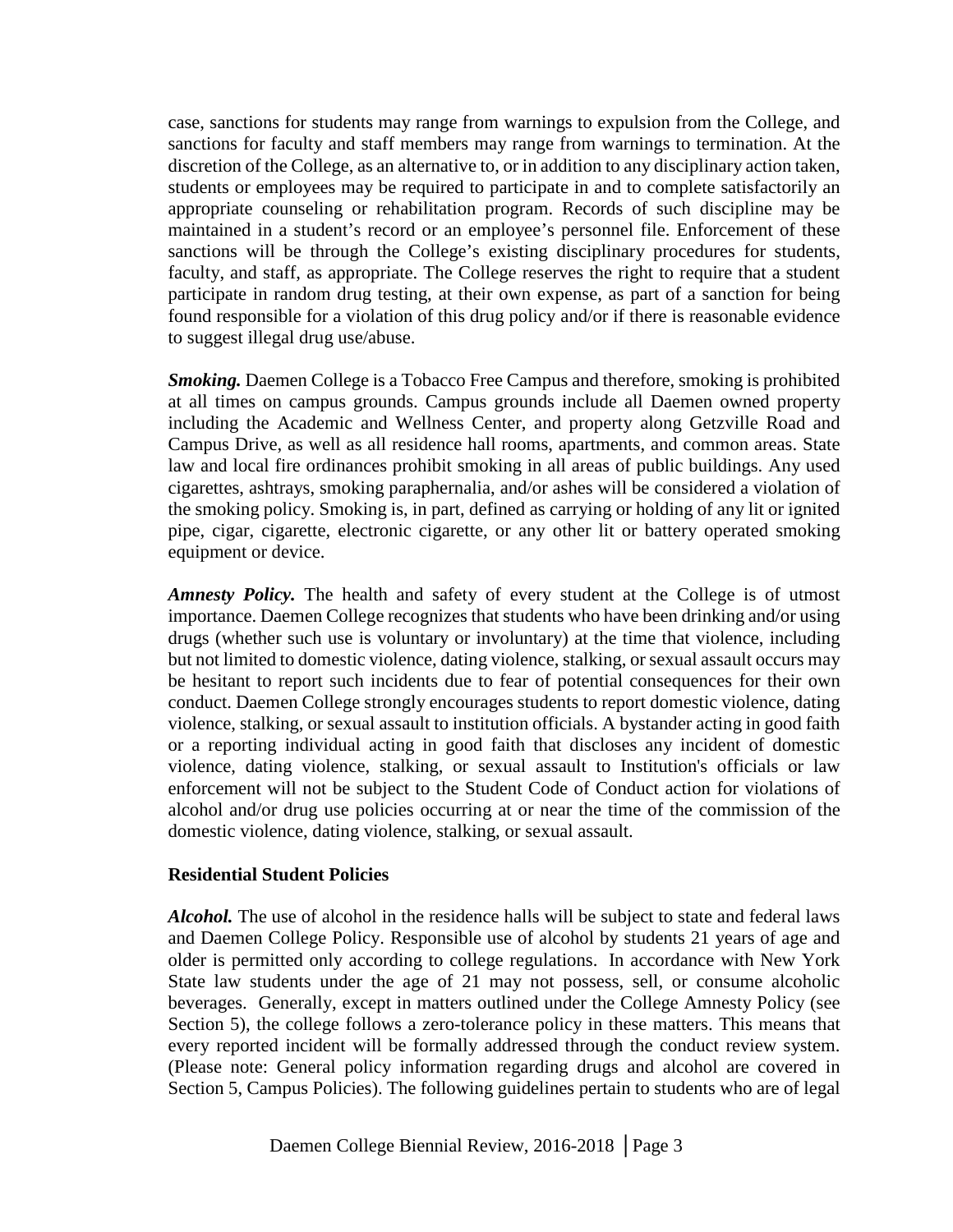drinking age. The College also expects all visitors and guests to comply with the regulations set forth. A full list can be found in the Appendix, Part II.

# **Policy Enforcement**

*Standards of Conduct.* The unlawful possession, use or distribution of alcohol and illegal drugs by students and employees on college property or while engaged in College activities off the College campus is prohibited. While the College permits the lawful use of alcohol by students and guests on campus in accordance with the College alcohol policy (see following section), any abuse of this privilege will be subject to College disciplinary action and/or appropriate criminal sanctions.

*Institutional Sanctions.* Members of the College community who violate these policies will be subject to discipline via the Student Code of Conduct. Taking into account the circumstances of each case, sanctions for students may range from warnings to expulsion from the College, and sanctions for faculty and staff members may range from warnings to termination. At the discretion of the College, as an alternative to, or in addition to any disciplinary action taken, students or employees may be required to participate in and to complete satisfactorily an appropriate counseling or rehabilitation program. Records of such discipline may be maintained in a student's record or an employee's personnel file. Enforcement of these sanctions will be through the College's existing disciplinary procedures for students, faculty, and staff, as appropriate. The College reserves the right to require that a student participate in random drug testing, at their own expense, as part of a sanction for being found responsible for a violation of this drug policy and/or if there is reasonable evidence to suggest illegal drug use/abuse. In recognition that no two circumstances are identical, the College provides tables that outline guideline for sanctions for standard violations. Actual sanctions may vary based on the situation and nature of the infraction. A list of sanctions, level 1-3 can be found in the Appendix, Part III.

*Legal Sanctions under New York State Law* (full list in the Appendix, Part IV-V).

# **AOD Campus Statistics**

The Daemen College Division of Student Affairs prepares and distributes the Annual Security and Fire Safety Report (ASR) under the direction of the Clery Coordinator, Daemen College's Vice President for Student Affairs and Strategic Initiatives. The ASR outlines AOD violations, definitions and statistics.

*Liquor Law Violations.* Defined as the violation of state or local laws or ordinances prohibiting the manufacture, sale, purchase, transportation, possession, or use of alcoholic beverages, not including driving under the influence and drunkenness. Include in this classification: the manufacture, sale, transporting, furnishing, possessing, etc., of intoxicating liquor; maintaining unlawful drinking places; bootlegging; operating still; furnishing liquor to a minor or intemperate person; underage possession; using a vehicle for illegal transportation of liquor; drinking on train or public conveyance; and attempts to commit any of the above.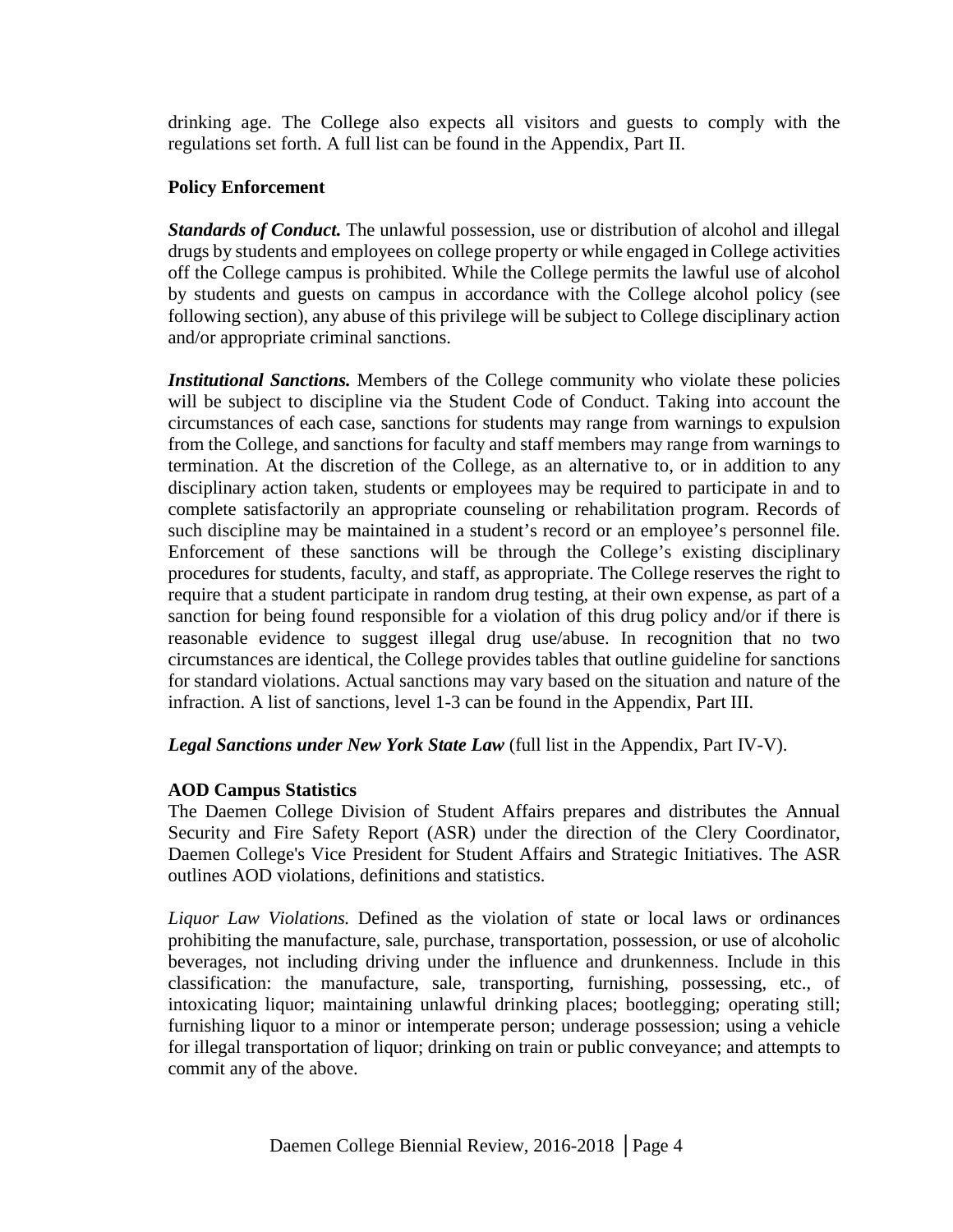*Drug Law Violations.* Defined as the violation of laws prohibiting the production, distribution and/or use of certain controlled substances and the equipment or devices utilized in their preparation and/or use. The unlawful cultivation, manufacture, distribution, sale, purchase, use, possession, transportation or importation of any controlled drug or narcotic substance. Arrests for violations of state and local laws, specifically those relating to the unlawful possession, sale, use, growing, manufacturing and making of narcotic drugs. The relevant substances include: opium or cocaine and their derivatives (morphine, heroin, codeine); marijuana; synthetic narcotics—manufactured narcotics which can cause true addiction (Demerol, methadone); and dangerous nonnarcotic drugs (barbiturates, Benzedrine).

| <b>Table 1: Daemen College AOD Crime Statistics</b> |       |                  |                   |                        |  |  |  |  |  |  |  |
|-----------------------------------------------------|-------|------------------|-------------------|------------------------|--|--|--|--|--|--|--|
| <b>Alcohol Offense</b>                              | Year  | <b>On Campus</b> | <b>Off Campus</b> | <b>Public Property</b> |  |  |  |  |  |  |  |
| Alcohol Referral                                    | 2016  | 97               | $\Omega$          | 24                     |  |  |  |  |  |  |  |
| Alcohol Referral                                    | 2017  | 121              | $\overline{0}$    | $\mathbf{0}$           |  |  |  |  |  |  |  |
| Alcohol Referral                                    | 2018* | 50               | $\Omega$          | $\Omega$               |  |  |  |  |  |  |  |
| <b>Alcohol Arrest</b>                               | 2016  | $\overline{0}$   | $\overline{0}$    | $\theta$               |  |  |  |  |  |  |  |
| Alcohol Arrest                                      | 2017  | $\Omega$         | $\Omega$          | $\Omega$               |  |  |  |  |  |  |  |
| <b>Alcohol Arrest</b>                               | 2018* | $\Omega$         | $\Omega$          | $\Omega$               |  |  |  |  |  |  |  |
| <b>Drug Offense</b>                                 | Year  | <b>On Campus</b> | <b>Off Campus</b> | <b>Public Property</b> |  |  |  |  |  |  |  |
| Drug Referral                                       | 2016  | 44               | $\Omega$          | 3                      |  |  |  |  |  |  |  |
| Drug Referral                                       | 2017  | 31               | $\overline{0}$    | $\overline{0}$         |  |  |  |  |  |  |  |
| Drug Referral                                       | 2018* | 33               | $\Omega$          | $\theta$               |  |  |  |  |  |  |  |
| Drug Arrest                                         | 2016  | $\mathbf{0}$     | $\theta$          | $\Omega$               |  |  |  |  |  |  |  |
| Drug Arrest                                         | 2017  | $\Omega$         | $\Omega$          | $\Omega$               |  |  |  |  |  |  |  |
| Drug Arrest                                         | 2018* | $\Omega$         | $\Omega$          | $\Omega$               |  |  |  |  |  |  |  |

### *AOD Campus Statistics.*

*\*Data included from 2018 up to December 20, 2018. For a complete list please refer to the Daemen College Annual security and Fire Report.*

| <b>Table 2: Residence Life Violations &amp; Sanctions</b> |                |           |  |  |  |  |  |  |  |  |
|-----------------------------------------------------------|----------------|-----------|--|--|--|--|--|--|--|--|
| <b>Policy Violations</b>                                  | 2016-2017      | 2017-2018 |  |  |  |  |  |  |  |  |
| Drug Paraphernalia                                        | 9              | 6         |  |  |  |  |  |  |  |  |
| Drug Possession                                           | 13             | 6         |  |  |  |  |  |  |  |  |
| Alcohol Distribution                                      | $\overline{c}$ | $\Omega$  |  |  |  |  |  |  |  |  |
| Alcohol Paraphernalia                                     | 12             | 23        |  |  |  |  |  |  |  |  |
| <b>Alcohol Violation</b>                                  | 62             | 64        |  |  |  |  |  |  |  |  |
| <b>Sanctions</b>                                          | 2016-2017      | 2017-2018 |  |  |  |  |  |  |  |  |
| Drug Testing                                              | 7              | 0         |  |  |  |  |  |  |  |  |
| Drug & Alcohol Assessment                                 |                | 0         |  |  |  |  |  |  |  |  |
| <b>Education Sanction related to</b><br>drugs/alcohol     | 28             | 9         |  |  |  |  |  |  |  |  |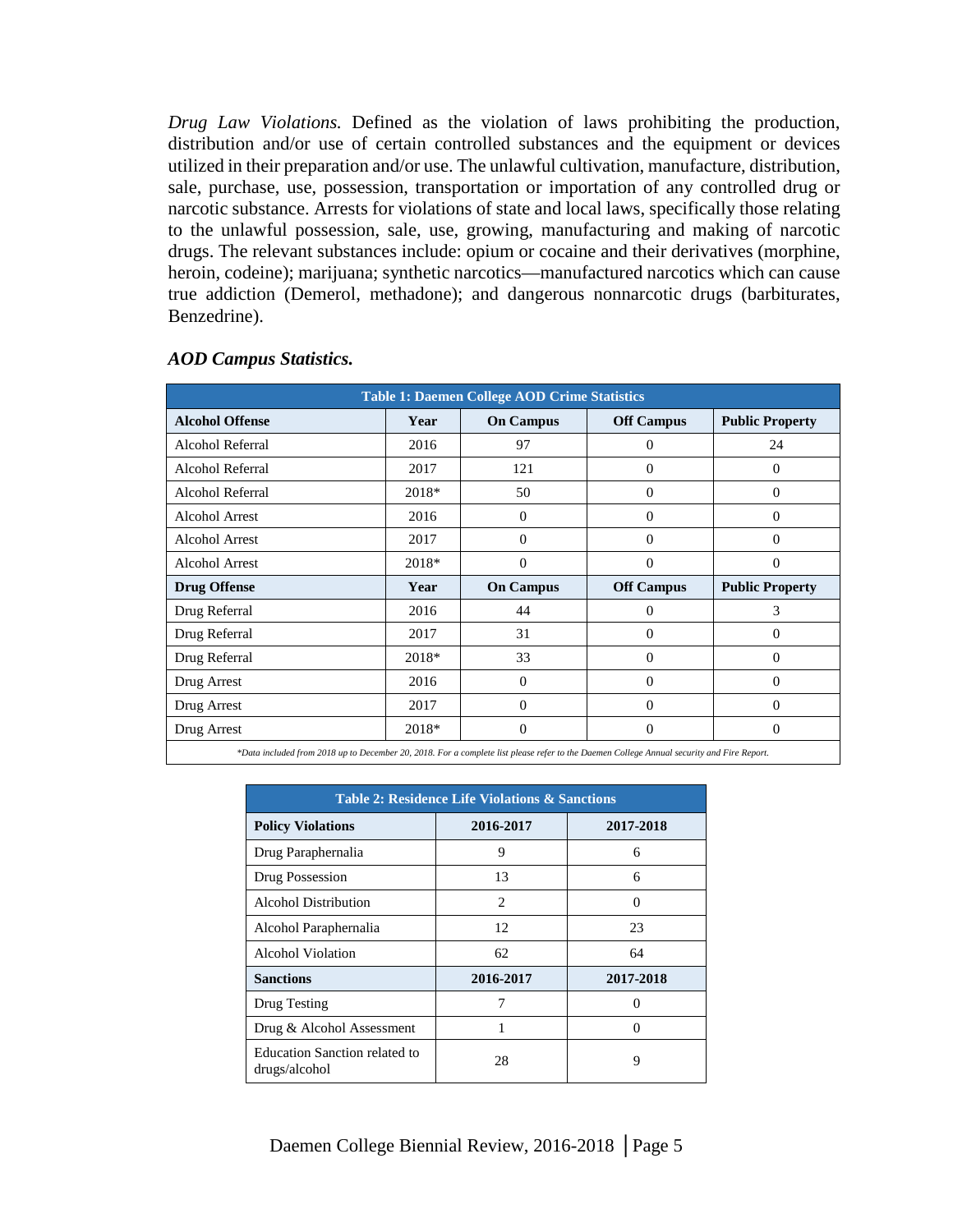| <b>Table 3: Counseling Services, Substance Use Data</b>              |                                   |                                   |  |  |  |  |  |  |  |  |
|----------------------------------------------------------------------|-----------------------------------|-----------------------------------|--|--|--|--|--|--|--|--|
| <b>Self-report and/or Professional Assessment</b>                    | 2016-2017<br>$(n = 794$ sessions) | 2017-2018<br>$(n = 869$ sessions) |  |  |  |  |  |  |  |  |
| Student presented with substance use or abuse                        | 9%                                | 11%                               |  |  |  |  |  |  |  |  |
| Online screenings consistent with "hazardous or harmful alcohol use" |                                   |                                   |  |  |  |  |  |  |  |  |
| Consistent for "alcohol dependence"                                  | N/A                               |                                   |  |  |  |  |  |  |  |  |
| Completed a screening consistent with "moderate substance use"       |                                   |                                   |  |  |  |  |  |  |  |  |

## **Prevention & Programming Efforts**

## **Online Courses**

All entering students (first-time, first-year, transfers, and graduate students) are required to complete online courses that address substance use and sexual assault prevention. Formerly, Think About It, AlcoholEDU and SexualAssaultPrevention by EverFi were utilized for incoming students during Summer/Fall 2018. The courses feature readings, vignettes, videos, and interactive components to educate students on policies, acceptable behavior, and effective strategies for intervention. If students fail to complete the courses, they are fined \$25 per course and the charge is added to their student bill. For the Fall 2018, the returning student athletes also completed this course to be in NCAA compliant.

**Future Planning: 2018-2020.** There are additional courses and booster options available that the Health & Insurance Services Office will be reviewing. If the athletics department partners with the Division of Student Affairs to offer and track participation in these courses, it would be beneficial to explore the option of booster courses that provide supplemental information in a new, engaging format for continued learners.

# **Bystander Intervention Training**

Prior to the start of each fall semester, in partnership with Crisis Services of Buffalo, Daemen College conducts 90 min Bystander Intervention Training sessions with all student leaders, including: NCAA Division II athletes, Resident Assistants, Orientation Leaders, Fraternity and Sorority members, Tour Guides, and Peer Mentors.

**Future Planning: 2018-2020.** There are currently two training options available for first year and returning students to attend. In Spring 2019, Crisis Services and Daemen College plan to roll out a third training session that will take on a case study approach. In this session, students will watch a film and then work through the scenario in small groups. There has also been conversation around involving fourth and fifth year student to act as leaders and assist facilitators implement and run the training for other students. The Coordinator for Health & Wellness Education will also act as the liaison between Crisis Services and departments on campus to find more efficient processes for tracking participation in addition to improving adherence.

# **NCAA CHOICES Grant**

During the 2018 academic year, Daemen College was a recipient of the NCAA CHOICES Alcohol Education Grant Program. The purpose of the Daemen CHOICES program is to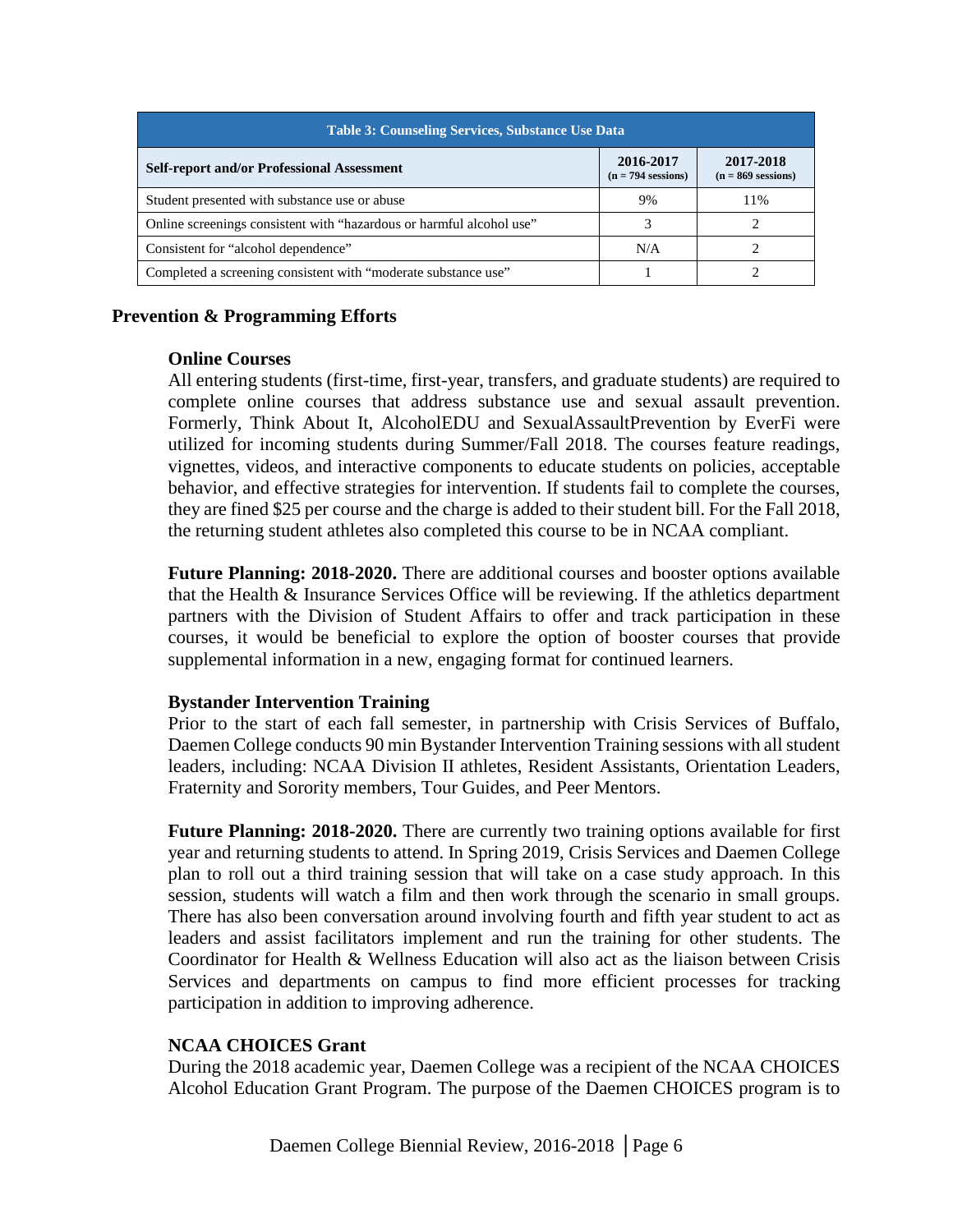provide the Daemen student body with the skills, knowledge, and support necessary to make informed healthy choices about their use of alcohol. Daemen CHOICES is designed as a comprehensive approach with a system of support that includes students, staff, and faculty. All students will be exposed to the Daemen CHOICES message through an on campus media campaign which will reduce misperceptions of alcohol and other drug use and increase healthy protective behaviors of Daemen students. Additionally, all students will have access to CHOICES sponsored events and activities that provide substance-free choices for socializing. Daemen student athlete leaders will help develop and present a substance use and athletic performance module to athlete peers as a part of the Be The Best You program. Health promotion and alcohol education materials developed for the campus wide awareness campaign will also be provided to students as part of their orientation to Daemen College. The work of the CHOICES program is supported by a student campus programming board. The student-run board will serve as Daemen's principal organization for student event planning and campus programming.

#### **Wildcat Wellness Committee**

During Fall 2018, the Student Wellness Action Group (SWAG) was restructured to increase student-driven wellness initiatives. Active recruitment in the Fall and resulted in the recruitment of 10 students to provide essential guidance and perspective on wellness topics most relevant to college students. On the newly restructured committee, faculty, staff and administrators from influential disciplines such as public health, health sciences, psychology, social work and student affairs were also recruited to provide additional guidance and support to the student members. As decided by the students, the name of the group changed from SWAG to Wildcat Wellness Committee. During the Fall 2018 semester, students worked with the Coordinator for Health & Wellness Education to begin planning details of the substance use prevention campaign to roll out the media campaign and programmatic activities starting Spring 2019.

**Future Planning: 2018-2020.** During the Spring 2019, the Coordinator for Health & Wellness Education will attend the NCAA CHOICES Grantee Dinner in Washington, D.C. The dinner, held in conjunction with the 2019 NASPA Strategies Conference, will provide NCAA CHOICES grantees with a structured opportunity to meet fellow award winners and to discuss and brainstorm ideas and solutions related to their substance use prevention projects. Furthermore, the Coordinator for Health & Wellness Education, Student Athlete Success and Community Engagement Coordinator and four students that were interviewed and selected by the aforementioned staff will be attending the APPLE Training Institute. APPLE Institute, an annual three-day national training institute for student-athletes, athletics administrators and campus partners dedicated to substance abuse prevention and health promotion. Over the course of a weekend, campus leaders, student-athletes, and administrators create an institution-specific action plan to prevent substance abuse and promote health and wellness. The goal of this conference is to assist colleges in applying the comprehensive APPLE model to their campus environment. The students & administrators from Daemen College who attend the APPLE Institute will be provided with additional resources, education and an action plan to contribute to the implementation and evaluation of a campus-wide substance use prevention campaign that will be phased in during years 2018-2021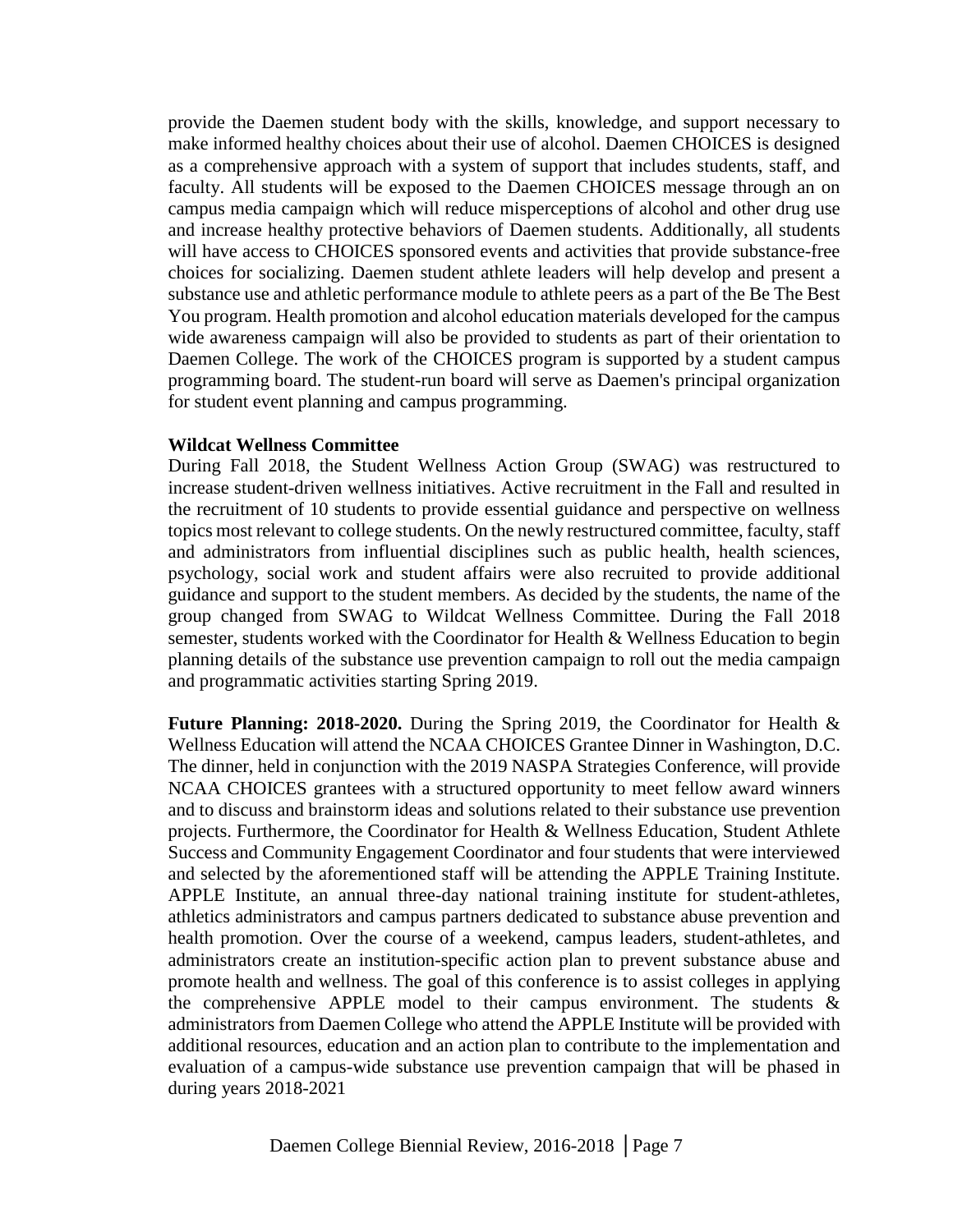## **Residence Life**

Resident Assistants (RAs) are students who tend to the needs of residents, providing support, enforcing college policies, assisting first year students in the transition to college life and providing referrals to on- and off-campus resources as necessary. Furthermore, RAs are charged with creating community among resident floor(s) or apartment building(s) and assisting with the personal, social and academic development of residents. RAs plan and implement monthly programs and bulletin boards that align with the programming model set forth by the Office of Residence Life. The Residence Life Professional Staff provides educational and professional development opportunities to the Resident Assistants (RAs). Such trainings are detailed below.

| <b>Table 4: Residence Life Substance Use Training</b>  |           |             |           |             |  |  |  |  |  |  |  |
|--------------------------------------------------------|-----------|-------------|-----------|-------------|--|--|--|--|--|--|--|
| Trainings                                              | Fall 2016 | Spring 2017 | Fall 2017 | Spring 2018 |  |  |  |  |  |  |  |
| The Student Code of Conduct                            | X         | X           | X         | X           |  |  |  |  |  |  |  |
| <b>Emergency Response</b>                              | X         | N/A         | X         | N/A         |  |  |  |  |  |  |  |
| <b>Situation Training</b>                              | X         | x           | X         | X           |  |  |  |  |  |  |  |
| How to handle alcohol and<br>drug emergency situations | X         | X           | X         | X           |  |  |  |  |  |  |  |

The RAs planned and implemented various educational bulletin boards throughout the resident halls and engage residents in monthly programming. Some of the relevant programs from 2016-2018 included: Drunk Driving RA Program, Drunk Darts, Re-Think What You Drink, What Are You Drinking and Mocktail Night.

**Future Planning: 2018-2020.** Residence Life and Health & Insurance Services plan to collaborate on future training and educational workshops to provide RAs with the knowledge and skills to provide engaging, educational opportunities for their residents.

## **Counseling Services**

Daemen's counseling services consists of a group of professionally licensed mental health professionals who are committed to respond to the mental health needs of students in a compassionate, competent, and confidential manner. Counseling Services offers individual counseling, consultation & off campus referrals and linkages for substance use. On staff, two full time and two part time, per diem counselors provide assistants to students. Counseling Services also offers an online screening tool for Substance Abuse that students can access 24/7 and receive assessment results and follow up resources: [http://daemen.edu/mentalhealthscreening.](http://daemen.edu/mentalhealthscreening)

# **Athletics**

Daemen College is a member of the National Collegiate Athletic Association (NCAA) Division II member, competing as a member of the East Coast Conference. There are 16 teams that compete during the academic year, 9 women's and 7 men's teams.

**Drug Testing.** The Institutional Drug Education and Testing Program Policy is intended to foster a drug-free environment for all participating intercollegiate student-athletes at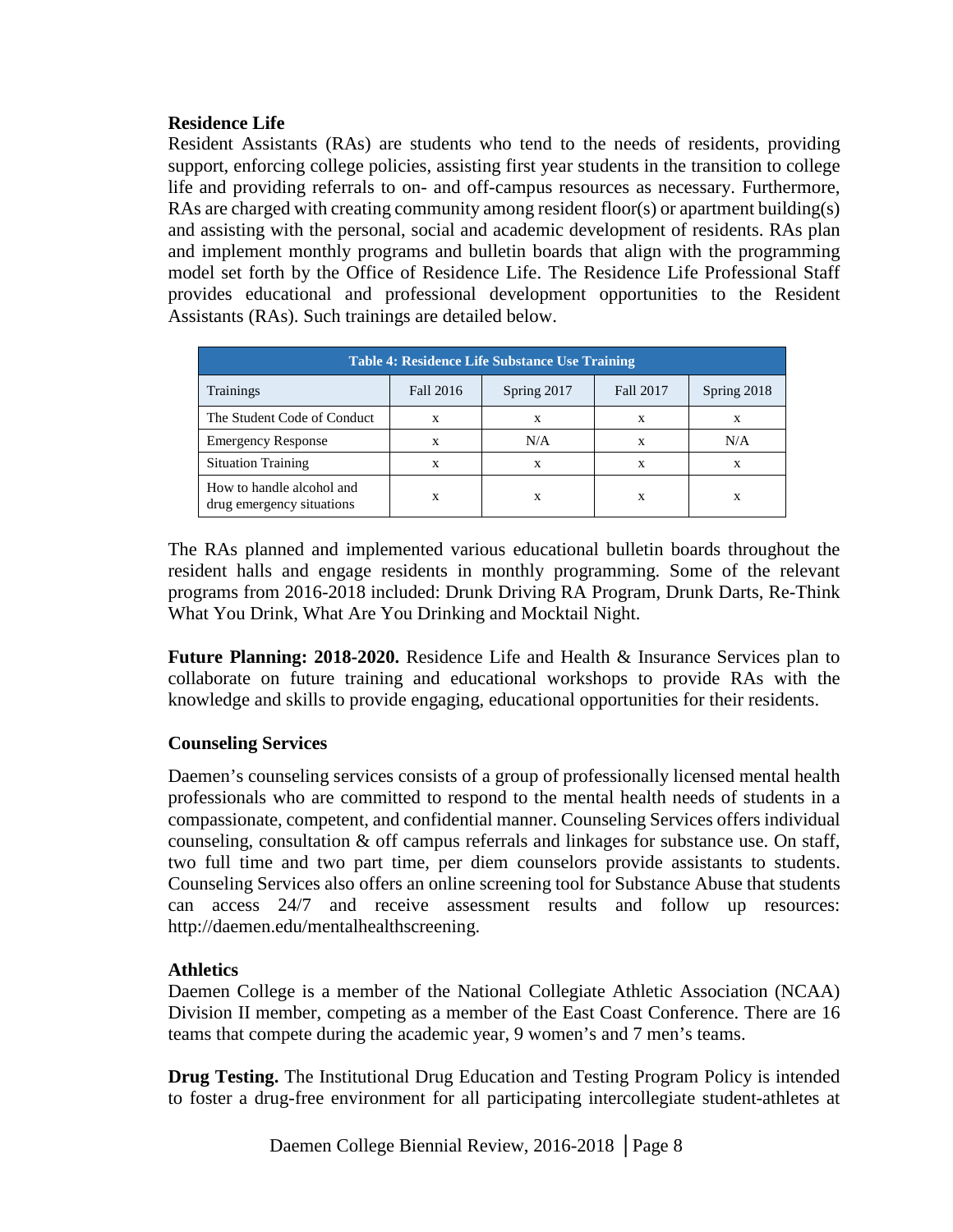Daemen College**.** The NCAA drug-testing program, along with clear policies and effective education, protects student-athletes who play by the rules by playing clean. The purpose of the drug-testing program is to deter student-athletes from using performance-enhancing drugs, and it impacts the eligibility of student-athletes who try to cheat by using banned substances. The NCAA tests for steroids, peptide hormones and masking agents year-round and also tests for stimulants and recreational drugs during championships. Member schools also may test for these substances as part of their athletics department drug-deterrence programs. Additional information is available at: [http://www.ncaa.org/sport-science](http://www.ncaa.org/sport-science-institute/ncaa-drug-testing-program)[institute/ncaa-drug-testing-program](http://www.ncaa.org/sport-science-institute/ncaa-drug-testing-program)

**Drug Education Program.** At the beginning of each academic year (or a preseason team meeting) and at the beginning of the second semester (for new student-athletes), the Director of Sports Medicine or designee will give a presentation to explain the Institutional Drug Education and Testing Program Policy to student-athletes and Athletics Department personnel. A copy of the policy will be provided to each student-athlete and they will be asked to sign a consent form acknowledging receipt of the policy, their responsibly as a student-athlete to adhere to the policy and their agreement to participate in the testing program.

**Future Planning: 2018-2020.** With additional funding from the NCAA CHOICES Grant, the Student Athlete Success and Community Engagement Coordinator, sports medicine team and Campus Activities Team (CAT) Health Liaisons will enhance the existing program model on substance use prevention.

# **Part 2: Daemen College Employees AOD Review**

The Office of Employee Engagement supports the goals of the college by providing high quality customer service to both on and off campus constituencies, including but not limited to employees and applicants. In doing so, the Office of Employee Engagement has implemented and enforces policies as it relates to substance use prevention.

# **Drug Free Workplace**

It is the policy of Daemen College that the unlawful manufacture, distribution, possession, sale or use of controlled substances by an employee of the College is strictly prohibited and that anyone found in violation of this policy will be subject to disciplinary action up to and including termination. To comply with the requirement that the College, as a U.S. Government contractor, provide a drug free workplace a full list of directions can be found in the Appendix, Part VI.

Policy Enforcement. Tenured and untenured faculty, whether full-time or part time, may be disciplined, including such sanctions as suspension or termination at any time during the employment term for cause which shall include, but not be limited to, any of the following:

- 1. For consistently failing to meet responsibilities as a faculty member as set forth in Article VIII;
- 2. Willful dishonesty, including, but not limited to, theft, academic dishonesty, research misconduct, plagiarism or forgery;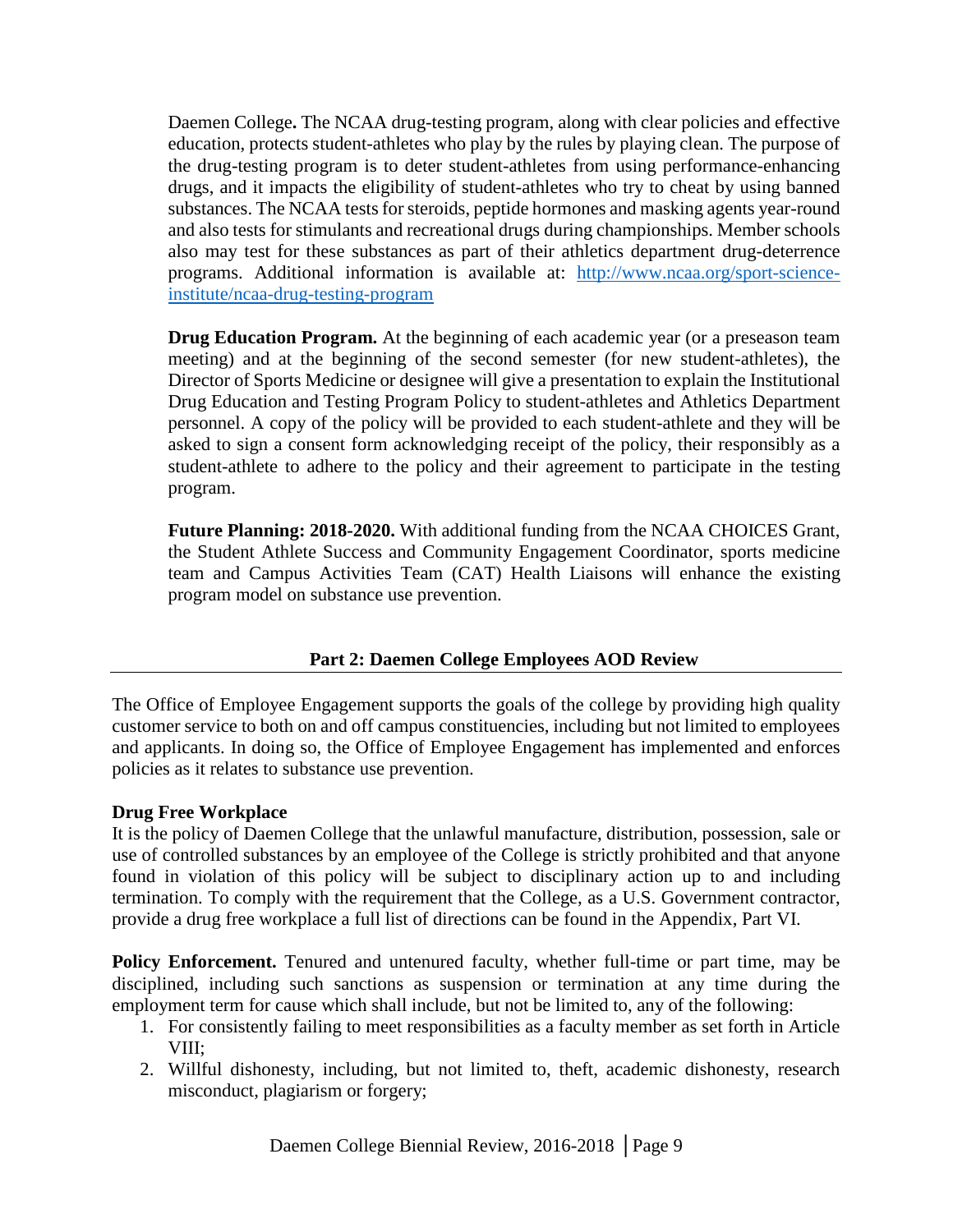- 3. The actual or attempted use, sale, distribution, or possession of an illegal drug at any time;
- 4. Physical abuse or threat of abuse of another member of the College;
- 5. A violation of the College's policy prohibiting sexual harassment;
- 6. The commission of an act which constitutes a crime under Federal or State law;
- 7. For serious violations of professional ethics.

For more information on policy enforcement, visit: [https://www.daemen.edu/about/working](https://www.daemen.edu/about/working-daemen/employee-policies)[daemen/employee-policies](https://www.daemen.edu/about/working-daemen/employee-policies)

## **Tobacco Free Campus**

Daemen College is committed to providing a healthy and safe work and educational environment. Out of respect for employees, students, visitors and the surrounding community. Daemen maintains a 100% tobacco-free environment as instituted in September, 2016. Erie County ordinances prohibit smoking in any College building. These restrictions also include the faculty and staff lounges and all work areas including administrative offices. The decision to implement the tobacco-free policy followed extensive research, feedback, and discussions by the college's Tobacco-Free Task Force as a joint effort between the Division of Student Affairs and the Office of Employee Engagement. This policy applies to all members of the Daemen College community, including but not limited to, faculty, staff and administrators, students, volunteers, consultants, supplemental staff employed through contract agencies, vendors, guests and visitors. The principal purpose of this policy is to positively impact the health of the College's employees and students. To this end, Daemen College is committed to providing opportunities for individuals to address their tobacco usage. Employees are encouraged to contact Human Resources for additional support and referral to cessation resources. Similarly, students are encouraged to contact the office of Health and Insurance Services for assistance

**Policy Enforcement.** Recognizing the addictive nature of tobacco use, policy non-compliance will first prompt referral to the appropriate office, as noted above, for support and assistance with cessation. Repeated non-compliance will result in referral to the associated employee or student conduct system and may result in disciplinary action.

## **Employee Assistance**

All employees have access to the Confidential Employee Assistance Program, WorkLifeMatters through a partnership with Guardian Insurance. Related to drugs and alcohol, Daemen College employees have the following benefits provided:

- 1. Unlimited access to consult with a professional counselor via telephone.
- 2. Face-to-face counseling sessions are available, if needed, with an IBH network provider and up to three sessions are free of charge as part of WorkLifeMattersSM.
- 3. For legal and financial topics, you are eligible to receive a free initial 30-minute office or telephone consultation with an attorney or seasoned financial professional and certified public accountant (CPA). Local referrals are available for more complex legal or financial issues for a fee.
- 4. A variety of training resources webinars, video and PowerPoint presentations are also available to help you manage your quality of life.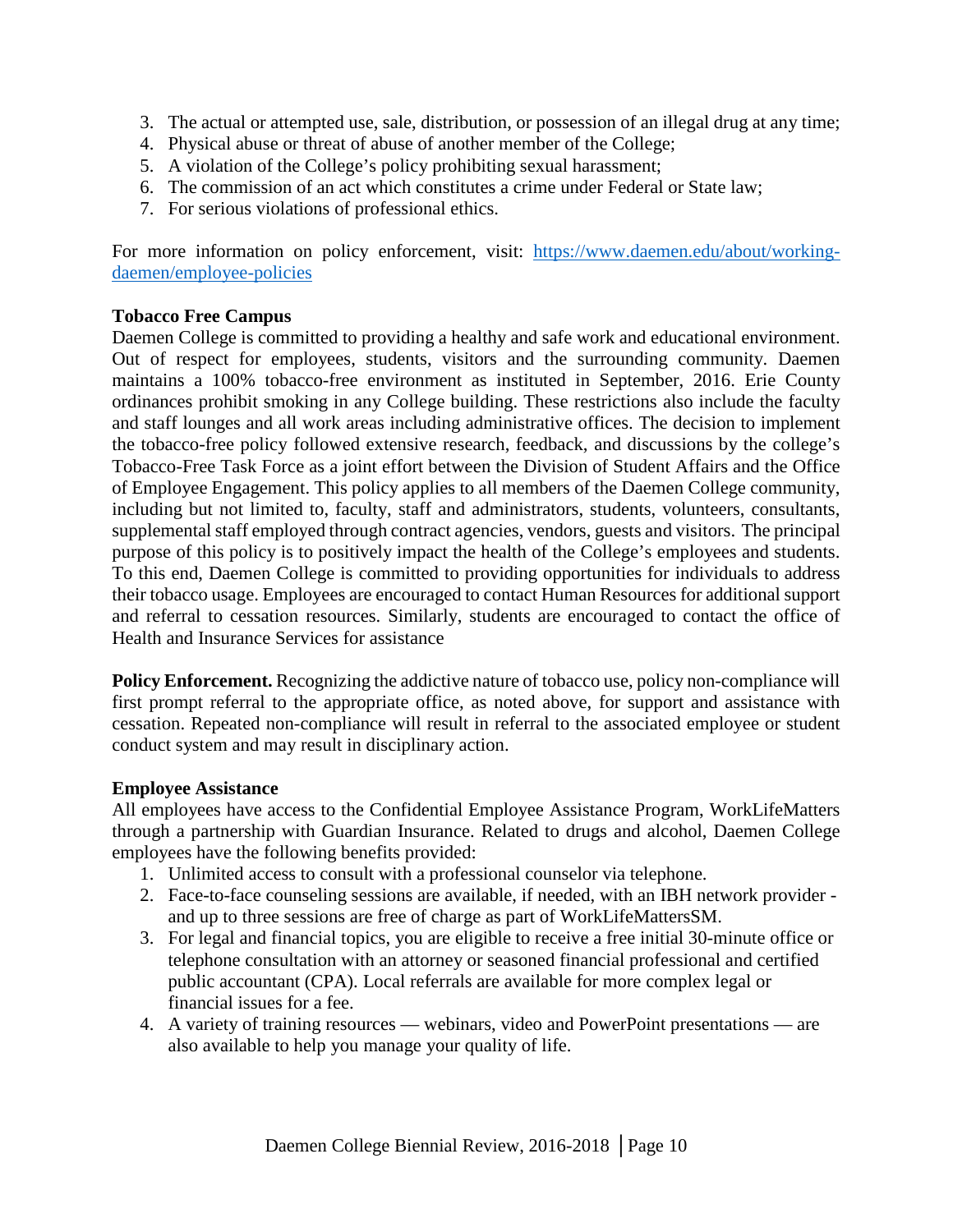# **Appendix**

- I. General Campus Alcohol Regulations
	- a. All alcoholic beverages are to be provided by Daemen College Dining Service at all events approved for alcohol service.
	- b. All student social functions involving alcohol are usually limited to members of the Daemen College community and their escorted guests. Students are liable for the actions of their guests. The Director of Student Activities will generally refuse alcohol requests for events where unescorted visitors may be expected. The Director may refuse entry of any person to any College event.
	- c. Alcohol abuse will not be tolerated. Alcohol may not be offered as a prize or reward, or consumed in contests. Social participants are allowed to purchase no more than one alcoholic drink at a time (or at the discretion of the Director of Student Activities).
	- d. Food Service bartenders, security officers, group moderators, the Director of Student Activities, and the Vice President for Student Affairs and Dean of Students have authority to refuse the purchase of alcohol by any person who appears to be intoxicated or troublesome and that person may be required to leave a social event.
	- e. Aside from the specifications permitting alcohol at certain student activities, and the guidelines for alcohol permitted in the residence halls listed in this Student Handbook, alcohol cannot be consumed on campus grounds or in private automobiles while on campus grounds.
	- f. Daemen College recognized student organizations are not permitted to host events on campus or off campus where the primary focus is the consumption of alcohol. This typically refers to bar parties or fundraisers where persons pay a cover charge and alcoholic beverages are provided free or at a reduced fee. The intent of this policy is prevent and discourage events that promote alcohol abuse (binge drinking, underage drinking, DWI) and to reduce the risk of liability faced by student organizations and their officers when holding these types of events.
- II. Residential Alcohol Regulations
	- a. Any resident bringing visitors/guests to campus shall be responsible for making the alcohol policies known to their visitors/guests. Every visitor/guest is subject to college rules and regulations. It is the responsibility of residents as hosts to monitor and accept responsibility for the behavior of their visitors/guests.
	- b. Alcohol is not permitted in Canavan Hall, including those students who are over the age of 21.
	- c. Alcohol is not permitted in any apartment/suite where no students over the age of 21 reside.
	- d. Students over the age of 21 are responsible for keeping alcohol out of the hands of minors.
	- e. Kegs, taps, beer balls, and other common sources of alcohol, are not permitted. The possession of any implement which can be used to irresponsibly ingest alcohol is

Daemen College Biennial Review, 2016-2018 │Page 11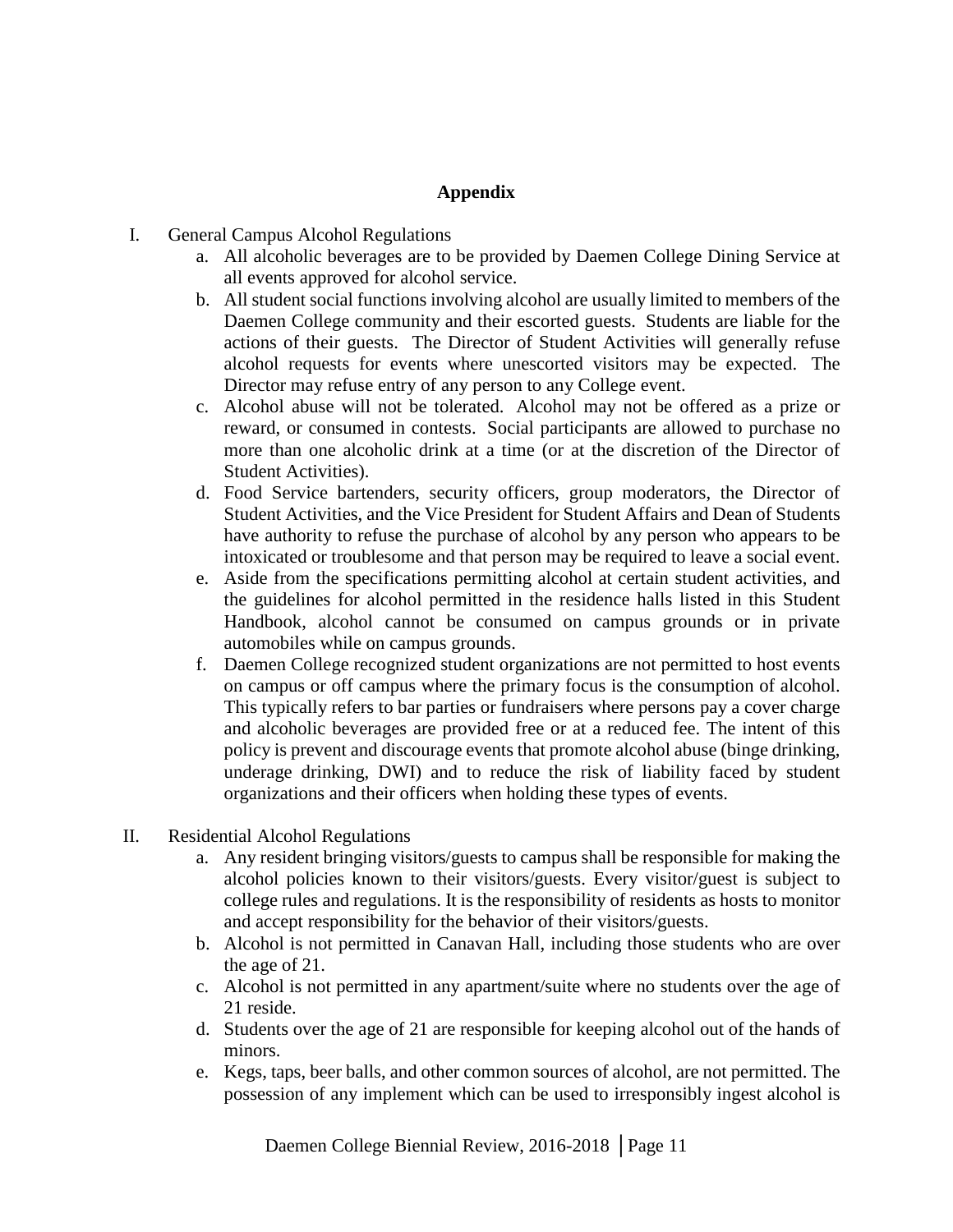prohibited. This includes, but is not limited to, funnels, beer/water bongs, etc. Drinking games and drinking game devices, (e.g. beer pong tables), are also not permitted.

- f. Students who are of legal drinking age and who are in the possession of alcohol, or present where alcohol is being consumed, must provide proof of age when asked by any college official including Resident Assistants. If proof of age is not provided, students will be asked to dispose of the alcohol and follow-up will occur via the College's Code of Conduct.
- g. Underage students may not be in the presence of alcoholic beverages. The only exception is an underage resident who lives with students of legal drinking age, may be in the presence of alcohol in his/her assigned apartment. The underage person may not consume or possess alcohol. Once guests (anyone not residing in said apartment) over the age of 21 enter an apartment where alcohol is present, NO students under the age of 21 (including residents of that apartment) may be present.
- h. The amount of alcohol permitted by each resident over the age of 21 in an apartment is 1 liter of spirits or wine, or a 6 pack of beer. Visitors/Guests of residents are not permitted to bring alcohol onto campus.
- i. Alcoholic containers may not be used as decorations. Empty cans or bottles will be deemed as proof of consumption. Students over the age of 21 should dispose of or recycle containers immediately after consumption.
- j. In the event that there is an alcohol policy violation, it is not the college's responsibility to determine who was consuming alcohol and who was not. It will be assumed that anyone involved in the incident was engaging in the policy violation.
- k. Public intoxication is considered an alcohol policy violation. Actions as a result of public intoxication which disturb any people, facilities, community, and/or self will be dealt with through the appropriate authorities.

## III. Student Sanctions

a. First Violation

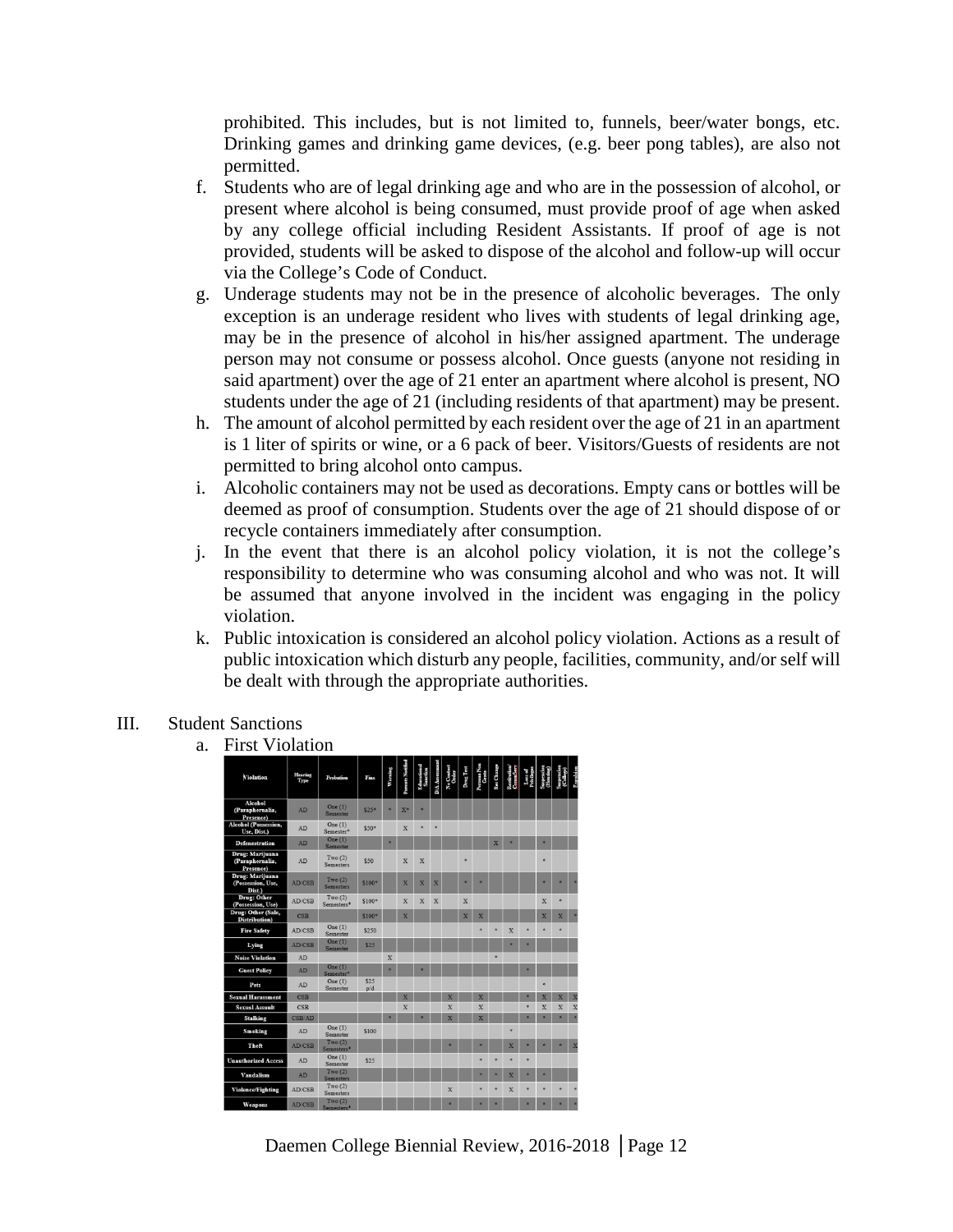#### b. Second Violation

| <b>Violation</b>                                | Hearing<br>Type | Probation                     | Fine        | Parents<br>Notified | Educational<br>Sanction | <b>HISS-DSS</b><br>DИ | No Contac<br>Order      | Drug Test               | Persona Non<br>Crata    | <b>Res Chang</b>        | Restitution<br>CommSer  | Privileges<br>Loss of    | Suspension              |                         |              |
|-------------------------------------------------|-----------------|-------------------------------|-------------|---------------------|-------------------------|-----------------------|-------------------------|-------------------------|-------------------------|-------------------------|-------------------------|--------------------------|-------------------------|-------------------------|--------------|
| Alcohol<br>(Paraphernalia,<br>Presence)         | AD              | Two(2)<br>Semesters           | \$50        | $X^*$               | $\overline{\mathbf{x}}$ |                       |                         |                         |                         | ×                       | $\overline{\mathbf{x}}$ | ×                        |                         |                         |              |
| <b>Alcohol</b> (Possession,<br>Use, Dist.)      | AD              | Two $(2)$<br>Semesters        | \$100       | $\mathbf x$         | X                       | $\mathbf x$           |                         |                         |                         |                         | $\mathbf x$             |                          | $\ddot{\phantom{1}}$    |                         |              |
| Defenestration                                  | <b>AD</b>       | One $(1)$<br>Semester         |             |                     |                         |                       |                         |                         |                         | $\mathbf x$             | $\overline{\mathbf{x}}$ |                          |                         |                         |              |
| Drug: Marijuana<br>(Possession, Use)            | <b>AD</b>       | Two $(2)$<br>Semesters        | \$100       | X                   |                         | $\mathbf{x}$          |                         | $\overline{\mathbf{x}}$ |                         | $\overline{\mathbf{x}}$ | s.                      | $\overline{\phantom{a}}$ | $\overline{\mathbf{x}}$ | $\overline{\mathbf{x}}$ | $\mathbf{x}$ |
| Drug: Marijuana<br>(Paraphernalia,<br>Presence) | AD/CSB          | Two(2)<br><b>Semesters</b>    | \$150°      |                     |                         |                       |                         |                         |                         |                         |                         |                          |                         |                         |              |
| Drug: Other<br>(Possession, Use)                | CSB             | Two $(2)$<br>Semesters*       | \$200*      | $\overline{X}$      |                         | $\overline{X}$        |                         | $\overline{\mathbf{x}}$ |                         | $\overline{\mathbf{x}}$ |                         |                          | $\mathbf x$             | $\overline{\mathbf{x}}$ | $\mathbf{x}$ |
| Drug: Other (Sale,<br>Distribution)             | CSB             |                               | \$200*      |                     |                         |                       |                         |                         |                         |                         |                         |                          |                         |                         |              |
| <b>Fire Safety</b>                              | AD/CSB          | Two $(2)$<br>Semesters        | \$500       | $\mathbf x$         |                         |                       |                         |                         |                         |                         | $\mathbf{x}$            |                          | $\mathbf x$             |                         |              |
| Lying                                           | AD/CSB          | Two(2)<br><b>Semesters</b>    | \$50        |                     |                         |                       |                         |                         |                         |                         |                         | è                        | ٠                       | ٠                       |              |
| <b>Noise Violation</b>                          | <b>AD</b>       | One(1)<br>Semester            | \$25        |                     |                         |                       |                         |                         |                         | ٠                       |                         | ٠                        |                         |                         |              |
| <b>Guest Policy</b>                             | AD              | One $(1)$<br>Semester         |             |                     |                         |                       |                         |                         |                         |                         |                         | $\overline{\mathbf{x}}$  | ٠                       |                         |              |
| Pets                                            | AD.             | One $(1)$<br>Semester         | \$25<br>p/d |                     |                         |                       |                         |                         |                         | ×                       |                         | $\overline{\mathbf{x}}$  | $\overline{\mathbf{x}}$ |                         |              |
| <b>Stalking</b>                                 | CSB/AD          |                               |             |                     |                         |                       | $\overline{\mathbf{x}}$ |                         | $\overline{\mathbf{x}}$ |                         |                         | $\overline{\mathbf{x}}$  | $\overline{\mathbf{x}}$ | $\overline{\mathbf{x}}$ |              |
| Smoking                                         | AD.             | Two $(2)$<br><b>Semesters</b> | \$150       | $\overline{X}$      |                         |                       |                         |                         |                         |                         |                         |                          |                         |                         |              |
| Theft                                           | AD/CSB          | Two $(2)$<br>Semesters        | \$100       |                     |                         |                       |                         |                         | ٠                       |                         | $\overline{\mathbf{x}}$ | $\overline{\mathbf{x}}$  | $\overline{\mathbf{x}}$ |                         |              |
| <b>Unauthorized Access</b>                      | AD              | One(1)<br>Semester            | \$50        |                     |                         |                       |                         |                         |                         |                         | $\mathbf{x}$            | $\overline{\mathbf{x}}$  | 未                       |                         |              |
| Vandalism                                       | <b>AD</b>       | Two(2)<br>Semesters           | \$100       |                     |                         |                       |                         |                         |                         |                         | $\mathbf{x}$            | $\mathbf x$              | $\mathbf x$             |                         |              |
| Violence/Fighting                               | AD/CSB          | Two(2)<br><b>Semesters</b>    |             |                     |                         |                       | $\mathbf x$             |                         | ۰                       |                         | $\mathbf{x}$            | $\overline{\mathbf{x}}$  | $\mathbf x$             |                         |              |
| Weapons                                         | AD/CSB          | Two $(2)$<br>Semesters        |             |                     |                         |                       |                         |                         |                         |                         | $\mathbf{x}$            | $\overline{\mathbf{x}}$  | $\mathbf{x}$            |                         |              |

### c. Third Violation

| <b>Violation</b>                        | Hearing<br>Type | Probation                  | Fine  | Parents<br>Notified     | Educational<br>Sanction | Assessment<br>D/A | Contact<br>Order<br>χō. | Drug Test | Persona Non<br>Grata | Res Change              | Restitution/<br>CommServ | eges<br><b>Loss of</b><br>Ĕ | suspension<br>€<br>芭    | rom<br>ę,<br>Susue      | Expulsio    |
|-----------------------------------------|-----------------|----------------------------|-------|-------------------------|-------------------------|-------------------|-------------------------|-----------|----------------------|-------------------------|--------------------------|-----------------------------|-------------------------|-------------------------|-------------|
| Alcohol<br>(Paraphernalia,<br>Presence) | AD              | Two(2)<br><b>Semesters</b> | \$100 | $\overline{\mathbf{x}}$ |                         |                   |                         |           |                      |                         |                          | $\overline{\mathbf{x}}$     | $\overline{\mathbf{x}}$ |                         |             |
| Alcohol<br>(Possession, Use)            | AD/CSB          | Two(2)<br>Semesters        | \$150 | $\overline{X}$          |                         |                   |                         |           |                      | $\overline{X}$          |                          |                             | $\overline{\mathbf{x}}$ | $\mathbf x$             |             |
| <b>Defenestration</b>                   | AD              | One(1)<br>Semester         | \$100 |                         |                         |                   |                         |           | $\mathbf x$          |                         | $\overline{\mathbf{x}}$  | $\overline{\mathbf{x}}$     | $\mathbf{x}$            |                         |             |
| <b>Fire Safety</b>                      | AD              |                            |       |                         |                         |                   |                         |           |                      |                         |                          |                             |                         | $\mathbf x$             |             |
| Lying                                   | AD/CSB          |                            |       |                         |                         |                   |                         |           |                      |                         |                          | X                           | $\overline{\mathbf{X}}$ | $\overline{\mathbf{X}}$ |             |
| <b>Noise Violation</b>                  | AD              | One(1)<br>Semester         | \$50  |                         |                         |                   |                         |           |                      | $\overline{X}$          |                          | $\overline{X}$              | $\overline{X}$          |                         |             |
| <b>Guest Policy</b>                     | AD              | Two(2)<br><b>Semesters</b> | \$50  |                         |                         |                   |                         |           |                      |                         |                          | X                           | $\mathbf{x}$            |                         |             |
| Smoking                                 | AD              | Two(2)<br>Semesters        | \$200 | X                       |                         |                   |                         |           |                      |                         |                          |                             | $\overline{\mathbf{x}}$ | 率                       |             |
| Unauthorized<br>Access                  | AD              | Two(2)<br><b>Semesters</b> | \$100 |                         |                         |                   |                         |           |                      | $\mathbf{x}$            |                          | $\mathbf x$                 | $\mathbf{x}$            |                         |             |
| Vandalism                               | AD              | Two(2)<br><b>Semesters</b> | \$150 |                         |                         |                   |                         |           |                      | $\overline{\mathbf{x}}$ | $\mathbf x$              | $\mathbf x$                 |                         | $\mathbf{x}$            | ×           |
| Violence/Fighting                       | CSB             |                            |       |                         |                         | $\mathbf x$       |                         |           |                      | $\mathbf{x}$            |                          |                             |                         | $\mathbf{x}$            |             |
| Weapons                                 | CSB             |                            |       |                         |                         |                   |                         |           |                      | $\mathbf x$             |                          |                             |                         | $\mathbf x$             | $\mathbf x$ |

- IV. Legal Sanctions under New York State Law
	- a. To provide alcohol to persons under the age of 21 or to persons who are visibly intoxicated. Providing alcohol to persons under the age of 21 is a Class A misdemeanor which is punishable by imprisonment for up to one year, a fine of not more than \$1,000 and/or three years probation;
	- b. To misrepresent the age of a person under the age of 21 for the purpose of inducing a sale of alcohol. Those found guilty of violating this law shall be punished by a fine of not more than \$200, or by imprisonment for not more than five days, or by both fine and imprisonment;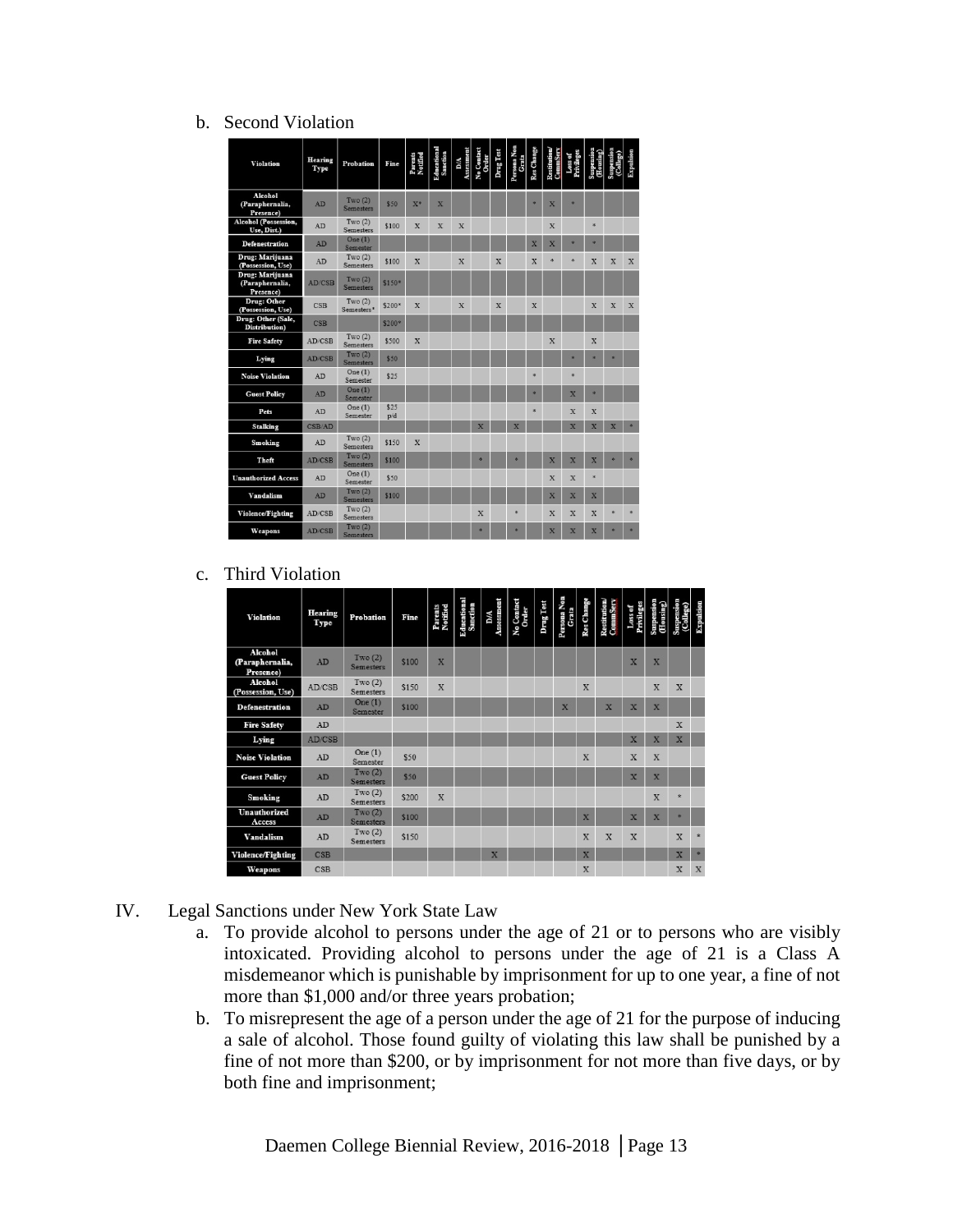- c. For a person under the age of 21 to possess alcohol with the intent to consume it. Those found guilty of violating this law shall be punished by a fine of not more than \$50 and/or required to complete an alcohol awareness program and/or required to provide up to 30 hours of community service;
- d. For any person under the age of 21 to present or offer any written evidence of age which is false, fraudulent or not actually his own, for the purpose of purchasing or attempting to purchase alcohol. Those found guilty of violating this law shall be punished by a fine of not more than \$100, and/or required to complete an alcohol awareness program and/or required to provide up to 30 hours of community service. Additionally, if it is found that a New York State driver's license was the written evidence of age used for the purpose of the purchase or attempted purchase, the person's license to drive a motor vehicle may be suspended for 90 days. Lastly, alteration of the required forms of identification (driver's license, passport or armed forces ID card) may constitute "possession of a forged instrument…with intent to defraud," which is a Class D felony under New York State penal law.
- V. Legal Consequences of Operating a Vehicle While Under the Influence of Alcohol or Drugs
	- a. Operating a Motor Vehicle After Consuming Alcohol While Under Age 21. Any person under age 21 who operates a motor vehicle after having consumed alcohol, as determined by a blood-alcohol content of at least .02%, may be referred to the Department of Motor Vehicles for license suspension or revocation, and a \$125 charge. V&T Law § 1192-a.
	- b. Driving While Ability Impaired (DWAI) (more than .05% but less than .08% Blood Alcohol Content (B.A.C.) First violation (Traffic Infraction): Mandatory \$300- \$500 fine; and/or imprisonment up to 15 days; mandatory 90 day license revocation. Subsequent violations increase the fine, possible imprisonment and length of revocation.
	- c. Driving While Intoxicated (DWI) (.08% B.A.C. or higher or while impaired by the use of a drug) 1st Violation (Misdemeanor): Mandatory \$500-\$1,000 fine and/or 1 year imprisonment; Mandatory 6-month minimum license revocation. Two violations within 10 years can result in jail for up to 4 years and a 1 year revocation of your license to drive. If there is personal injury, a possible lifetime revocation can result.
	- d. If you are under the age of 21 and charged with DWAI, or DWI, and you are convicted of such charges, your license will be revoked for a minimum of one year. If you drive while your license is suspended or revoked, or if you refuse a chemical test, you face a mandatory jail term of 7–180 days and a mandatory fine of \$500– \$1,000.
- VI. Drug Free Workplace
	- a. That any employee of the College who will be employed pursuant to any U.S. Government contract or grant will be advised of this policy and be required to attend the College's drug free awareness program. At a minimum, this program will inform employees of:
		- i. The dangers of drug abuse in the workplace;